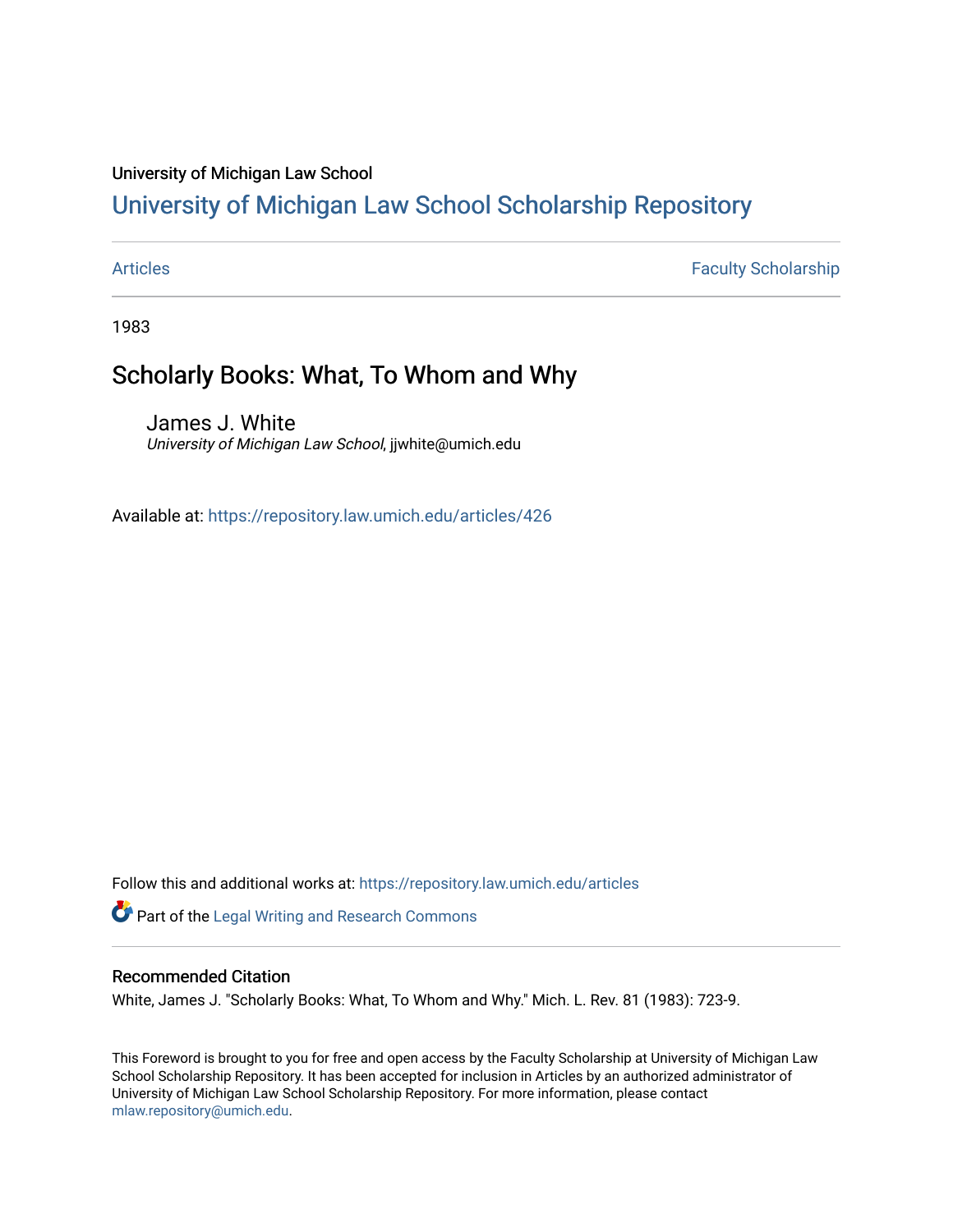## **SCHOLARLY BOOKS: WHAT, TO WHOM AND WHY**

#### *James . White\**

A consideration of the role that the books reviewed in this edition will play in the future of American legal thought has led me to speculate about the transmission of ideas into acts and about the role of books in that transmission. In certain arenas, tracing an idea from its origins to its ultimate application is straightforward. For example, the evolution of Germany's Schlieffen plan for invading France can be traced with little difficulty from the circumstances responsible for its birth, through years of refinement, to its eventual application in World War **.1** The development and acceptance of a medical innovation such as a new drug or type of treatment provides another useful illustration. One can easily reach back to an innovation's origins in basic scientific research and development and trace its progress through applied research, clinical investigation and gradual acceptance **by** practitioners.<sup>2</sup>

In contrast, the progress from idea to act in the law is obscure and difficult to trace.<sup>3</sup> It is often impossible even to reach agreement whether a

2. For instance, a potential innovation in the treatment of gallstones had its beginning in research concerning the dissolution of grease soap. This basic research was first applied to the general study of the detergent effects of human bile. Subsequent clinical investigation has confirmed that individuals afflicted with the most common sort of gallstones have bile with less than normal detergent properties. The result of this work is possible treatment for some gallstones by feeding patients bile salts to dissolve the stones. The treatment's safety and efficacy must be further documented, but if the outcome is satisfactory, practitioners will have a choice of treating patients with gallstones medically rather than surgically. *See* Ingelfinger, *Spreading the Medical Word,* in THE HORIZONS OF HEALTH **380** (H. Wechsler, J. Gurin & G. Cahill, Jr. eds. 1977).

When such choices are presented to practitioners, the acceptance of a medical innovation is far from random. A mid-sixties case study of four midwestern cities revealed a definite pattern in the medical community's acceptance of a new drug as measured by prescription of the drug in appropriate circumstances. While several channels of influence preceded a physician's adoption of a new drug, social intermediaries such as a pharmaceutical company representative or colleague had far greater influence than impersonal media such as medical journals. The drug was first cautiously adopted by "innovator" doctors who had either read about the drug in medical journals or heard about it from the pharmaceutical company's detail man. Doctors acquainted personally, and especially professionally, with the "innovator" doctor soon followed in using the drug in their practices. Over time, the drug became an important part of every doctor's prescription repertoire. *See* J. COLEMAN, E. **KATZ &** H. **MENZEL,** MEDICAL **INNOVATION** (1966). *See also* Dannatt, *Primary sources ofinformation,* in **UsE OF** MEDICAL LITERATURE 15 **(2d** ed. L. Morton 1977).

3. One rare exception is Justice Roger Traynor's extensive incorporation of Dean William Prosser's ideas throughout his opinions and particularly in the application of strict liability for defective products, attributable to the close personal relationship between Prosser and Traynor. *See* G. WHTrrE, **TORT** LAW **IN AMERICA** 179 (1980). The most notable instance of Tray-

<sup>\*</sup> Professor of Law, University of Michigan Law School. B.A. 1956, Amherst College; J.D. 1962, University of Michigan. - Ed.

*<sup>1.</sup> See generally* M. KITCHEN, **A MILITARY** HISTORY OF **GERMANY** 171-75, 192-95 (1975) (explaining the instigative circumstances, development, nature and results of the Schlieffen plan).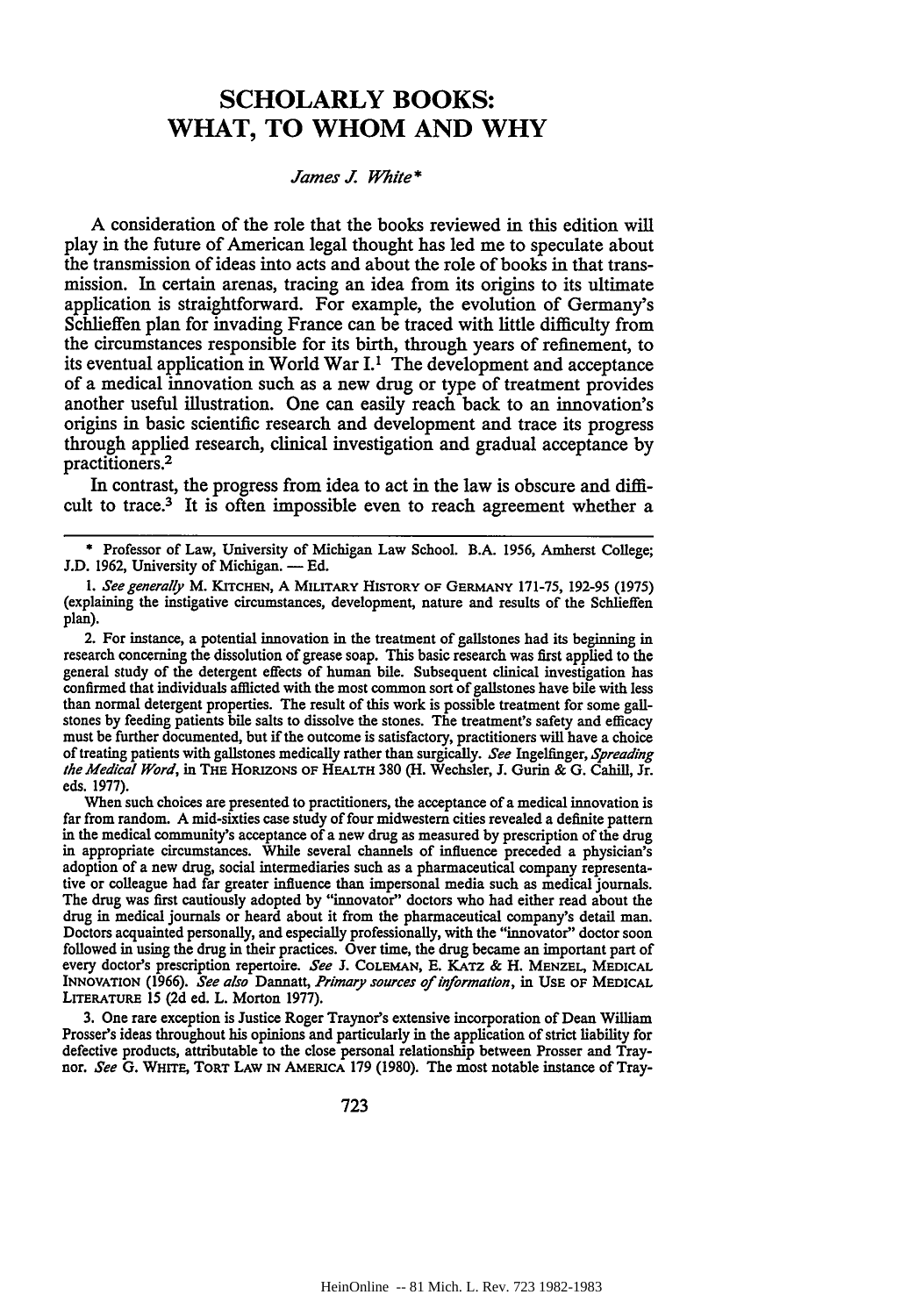given act **by** the legislature or the courts is stimulated **by** or is a manifesta**tion** of any particular idea. Our court's "reasons" as often obfuscate the origin of an idea as illuminate it. In part our difficulty is undoubtedly the result of the law's suppression of change. In contrast to medicine and many other endeavors, the law neither welcomes nor graciously accepts change. Rather, in the interest of preserving certainty in the regulation of men's affairs, the law resists all appearance of change. Thus courts often disguise their modifications of judicial doctrines and sometimes even go so far as to deny that any change has occurred.

Despite this difficulty in tracing the course of idea to act, one must concede that the principal purpose of any legal writing is to influence behavior, ultimately to change the behavior of lawyers, judges or the population at large. There are many lesser goals, such as enriching the author in money or status, but it is my hypothesis that all serious legal writing aims to change behavior. If one accepts that hypothesis, he confronts a challenge upon examining the sort of books reviewed in this volume. They are not books that will alter the drafting of a contract or a prospectus. They are not even books that will change the behavior of a lawyer at trial or in negotiation. In the several pages that follow **I** wish to examine the hypothesis and raise some questions about how the ideas expressed in *these* books might influence behavior. I will also compare books in general as an instrument for that purpose with some other modem devices.

nor's application of Prosser's theory of strict liability for defective products is his concurrence in Escola v. Coca Cola Bottling Co., 24 Cal. **2d** 453, 461, 150 P.2d 436, 440 (1944) (Traynor, J., concurring). In *Escola,* a waitress was injured when a soda bottle exploded in her hand while she was carrying it. Despite the fact that the defendant showed it made regular inspections of the bottling process, the California Supreme Court held for the plaintiff; Traynor concurred separately. In his concurrence Traynor argued that liability should be placed wherever it would most effectively reduce hazards to life and health from defective products reaching the market. Traynor concluded that the manufacturer should be held liable because it could distribute the risk of injury among the public as a cost of doing business. Prosser had stated in his 1941 treatise that morally and practically the producer should be held liable because he was best able to distribute the risk to the general public through prices and insurance. W. Pros-**SER, HANDBOOK OF THE LAW** OF TORTS **689** (lst ed. 1941). In addition, Traynor, like Prosser, was sensitive to the difficulties faced by a consumer in proving negligence existed, even with the aid of *res ipsa loquitur. Compare* 24 Cal. 2d at 462, 150 P.2d at 441, *with* W. PROSSER, *supra.* Other parallels can be found in Traynor's rejection of an extended warranty theory as a basis for holding manufacturers liable to consumers, 24 Cal. 2d at 465-67, 150 P.2d at 442-43, and in his limiting of strict liability to injuries from "normal and proper use," 24 Cal. 2d at 468, 150 P.2d at 444; Prosser had defined the scope of strict liability in precisely the same manner. W. PROSSER, *supra,* at 689-92. Finally, Traynor borrowed heavily from Prosser in citation of authority. *See* G. **WHiTE,** *supra,* at 197-200 (1980).

Another related example might be the conversion of other justices on the California Supreme Court to Traynor's strict liability approach following emphasis by Prosser and other scholars of a supposed trend in the courts toward extending imposition of strict liability to manufacturers of defective products. *See G.* **WHITE,** *supra,* at 202.

In commenting upon the significance of Traynor's use of Prosser's idea, G. Edward White has written:

It was one thing for Prosser to collect authorities, marshall reasons, and argue for strict liability in the abstract; another for Traynor to show, through an impressive synthesis of case law and academic writing, the apparently obvious advantages of strict liability treatment for defective products. Traynor's *Escola* opinion came at a time when strict liability theory was in an embryonic state; he gave it a model for practical application.

G. *WHITE, supra,* at 200 (1980).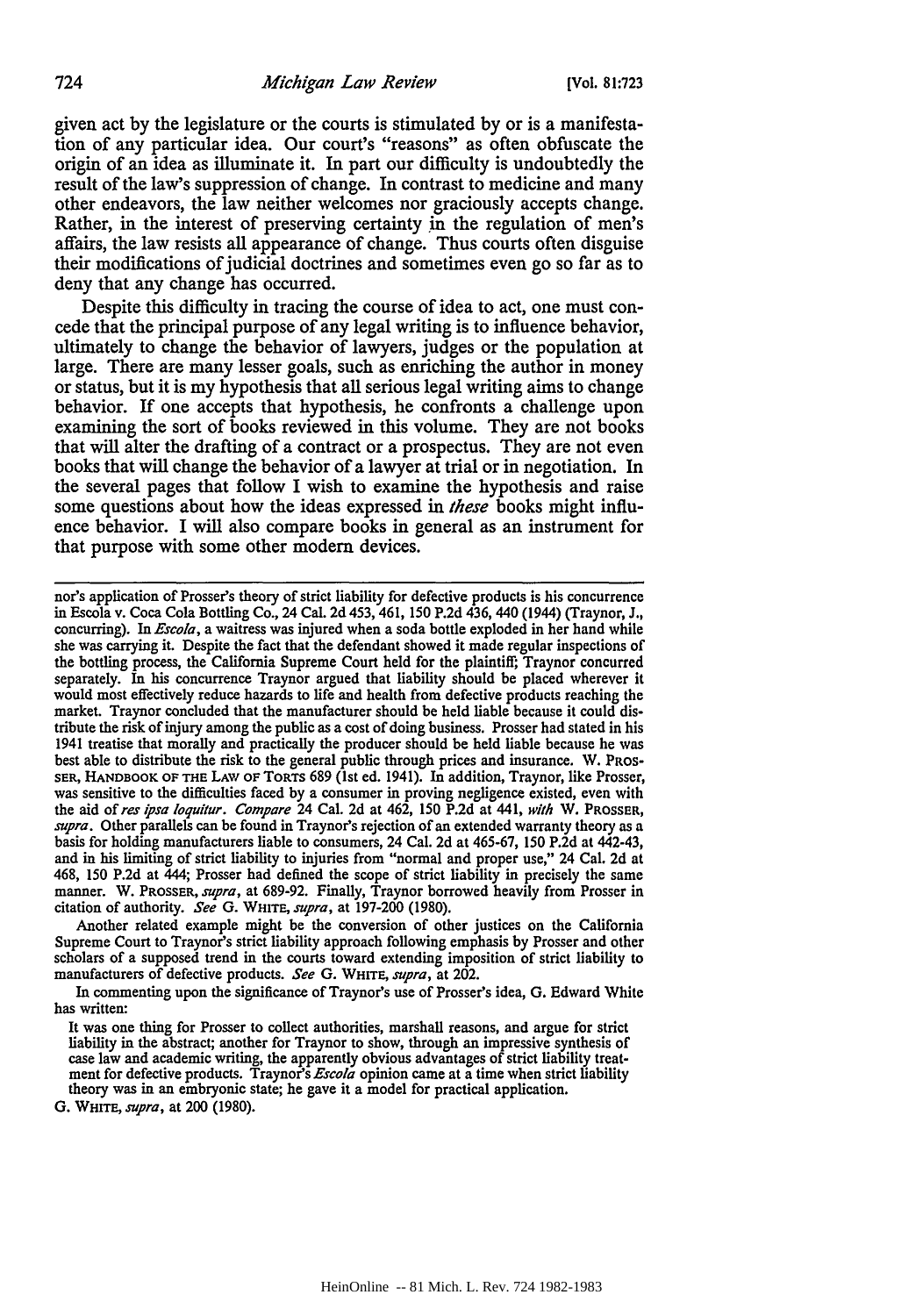At the outset one must ask, who reads these books? If they are never read, they can have no influence (except, of course, on the author). If they are read only **by** a small and uninfluential audience, they will have a correspondingly small and uninfluential impact. Surely the books reviewed here will have quite different audiences. **A** few will sink without a trace like rocks cast in a pond, never to be read or to be rejected **by** the few who read them. Others will float briefly like the leaves of a tree, to be considered **by** a small audience before they too sink from sight. **A** few will be like messages put in a bottle, to float for years in obscurity until they are discovered **by** an audience of significant size and power.

Limited generalizations are possible concerning the audience for these books. The first is that few of them will ever be read **by** lawyers in their professional roles. Perhaps the law was once a learned profession; it will have difficulty laying claim to that title now. It is hard to visualize the trial lawyer home from a long day of depositions or court appearances sitting down to read Alan Watson's book, *The Making of the Civil Law.* It is laughable to conceive of Paul Newman (in *The Verdict)* or Jerome Carlin's *Lawyers On Their Own* curling up with a copy of Posner or Dworkin. That is not to say that no lawyer will ever read any of the books here reviewed, only that lawyers are not the audience for which these books are intended. These are not books peddled **by** the West salesmen; they are not books that offer any immediate reward in money or success; they are not books that will be read **by** lawyers.

It is hardly more likely legislators or judges will read them. Legislators, particularly at the state level but also at the federal level, are notorious for their lack of interest in the long term or in deeper matters.4 Even the bright and able ones, such as the late Hubert Humphrey, are noted for learning

Over the past decade or so, it has also become clear that a predominant goal of any Senator or Congressman is reelection and the concomitant enhancement of power and status within Congress. To ensure reelection, an overwhelming amount of time must be spent servicing specific constituent requests and guarding district interests. Even if a Senator or Congressman occasionally finds time to pursue broader policy aims, he remains conscious that his activities must be readily explainable to the electorate. While recent findings hint at a possible increase in voluntary retirement from Congress, at present it is not possible to discern the magnitude or ramifications of such an increase. *See generally* R. **FENNO,** JR., HOME STYLE: HOUSE MEM-BERS **IN** THEIR DISTRICTS 137-57 (1978); R. JONES & P. WOLL, **THE** PRIVATE WORLD OF CON-GRESS 7-14 (1979); W. **KEEFE** & M. **OGUL,** THE **AMERICAN LEGISLATIVE** PROCESS 26-31, 109- **10** (5th ed. 1981); D. MAYHEW, CONGRESS: **THE** ELECTORAL **CONNECTION** (1974); Cooper & *West, Voluntary Retirement, Incumbency and the Modern House,* 96 POL. Sci. Q. 279 (1981).

<sup>4.</sup> In recent years being a state legislator has changed from an avocation to a vocation. Ironically, the professionalization of state legislatures may even have exacerbated the problem **by** increasing the importance of reelection. Where once the defeated amateur could easily return to his private occupation, doing better financially than before his legislative stint, today's professional state legislator has severed or neglected such ties. Frequently the state legislator views his office as merely a stepping stone to a higher position. Even if he has more "static" ambitions, the state legislator is too beholden to potentially fickle constituents to be interested in the long-term consequences of his activities. Finally, even "amateur" legislators find they lack the time and resources to achieve altruistic objectives of making "good public policy." *See generally* H. INGRAM, N. **LANEY** & J. MCCAIN, A POLICY APPROACH TO POLIT-**ICAL** REPRESENTATION 44-49 (1980); W. **KEEFE** & M. **OGUL, THE** AMERICAN **LEGISLATIVE PROCESS** 9, **17-18, 26-33,** 155-56 (5th ed. 1981); **A. ROSENTHAL, LEGISLATIVE LIFE:** PEOPLE, **PROCESSES AND** PERFORMANCE **IN THE** STATES 38-61, 280, 340-45 (1981); Lockard, *The State Legislator,* in **STATE LEGISLATURES IN AMERICAN POLITICS** 98 (A. Heard ed. 1966).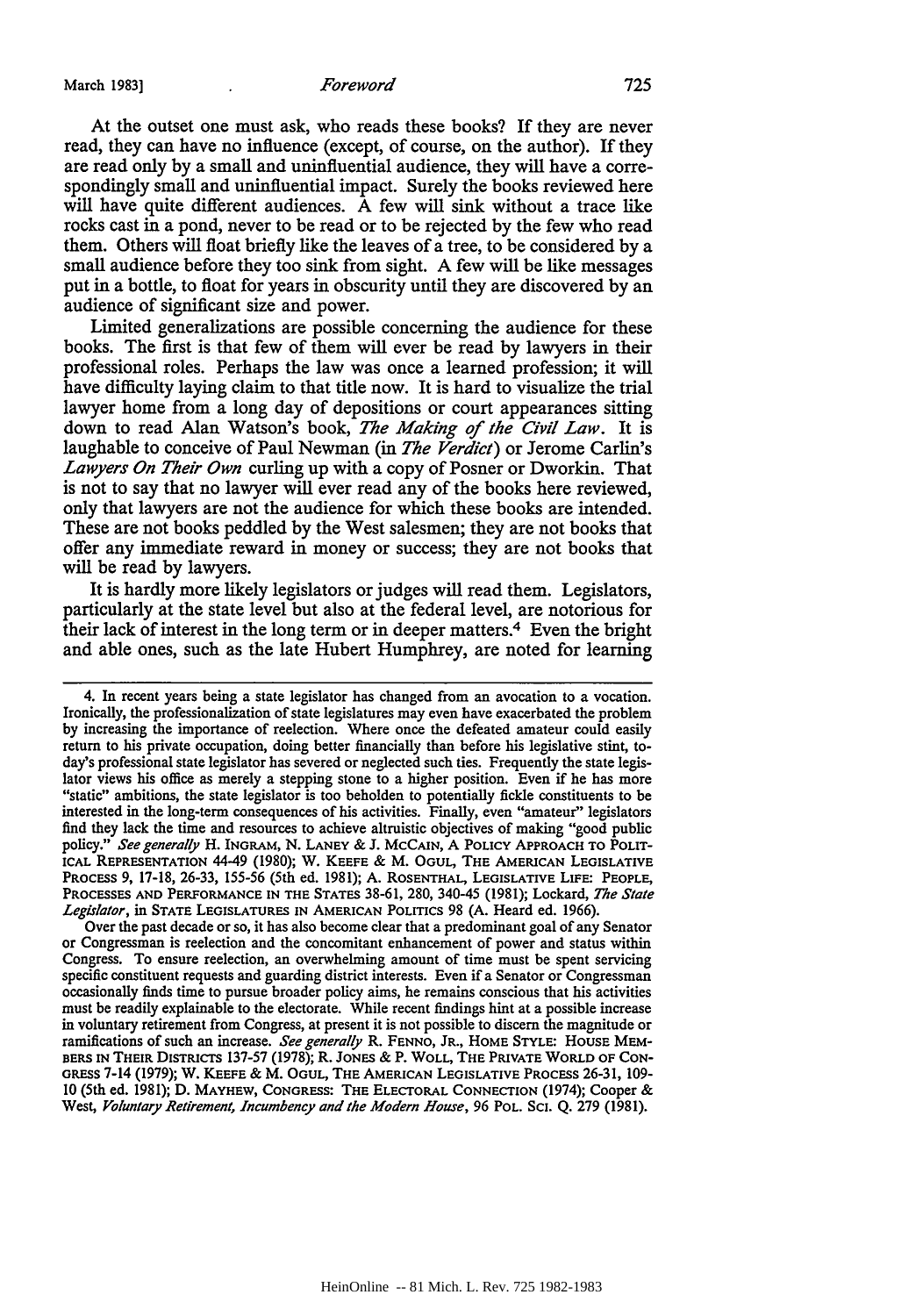things by listening, not by reading. So surely legislators are not an audience for these books.

Will judges, persons more judicious and reflective than the typical lawyer, read these books? That too seems unlikely. While our judges enjoy respect and status not accorded other members of the bar, there is no reason to believe they are brighter or necessarily more reflective than the average lawyer. At the upper reaches where one might expect to find the most able of our judges, we hear that they are swamped with work; they are in exactly the same position as the lawyer who has little time for reflection simply because he has a series of pressing deadlines. At the trial level one suspects that the judges are chosen in part as reward for their political involvement and that they seek those offices because of a dissatisfaction with or a lack of capacity for law practice. But that dissatisfaction does not mean necessarily that they are a more reflective or a more obvious audience for these books.

If neither the lawyers, the legislators, nor the judges read these books, then who does? Though it is impossible to know their numbers, one can identify a series of likely readers. The first are academics with law degrees. In the university these persons call themselves "lawyers" only to distinguish themselves from philosophers or psychologists. They are teachers of law, not practitioners of it. Many of them find their orientation not toward the bar but toward the university; they surely are a natural audience for these books. Another audience will be academics who are not lawyers but are teachers of philosophy, political science or economics. Finally, the largest audience for these books are the intellectuals not employed by universities. A fair share will be lawyers, but they will be neither more nor less attracted to the books because they are lawyers than if they were businessmen, research physicists or housewives.

If one is forced to concede that only one out of fifty thousand lawyers and perhaps one out of one thousand law teachers might read any given book on our list, must he not then abandon the idea that such books will ever have an influence on anyone's acts? Must he not concede that many of these books will sink without a trace? Those are questions which authors rarely address, but they are important.

To put the political influence of these books in perspective, let us first consider some of the ways in which ideas have recently been translated into action in the law schools and in society at large. Three examples come to mind. First is the Ford Foundation funded effort to stimulate the growth of clinical legal education. This effort was directed by the Council on Legal Education for Professional Responsibility (CLEPR), a Ford spin off.5 CLEPR conducted a series of conferences and stimulated discussion in journals about legal education. It also funded pilot programs at various schools.<sup>6</sup> The result of those efforts has been the establishment of clinical

*<sup>5.</sup> See Pincus, The President's Report,* **in** CLINICAL **EDUCATION FOR LAW** STUDENTS **27-28** (1980). *See also* Counsel on Legal Education for Professional Responsibility, Inc. [CLEPR] Newsletter (Jan. 1969), *reprinted in* CLEPR NEWSLETTERS 1969-1972, at 1.

*<sup>6.</sup> See also Pincus, supra* note 5; CLEPR, LAW SCHOOL TEACHING **CLINICS** (1977). *See generally* CLEPR **NEWSLETERS** (1969-present) (descriptions and discussions of various CLEPR programs).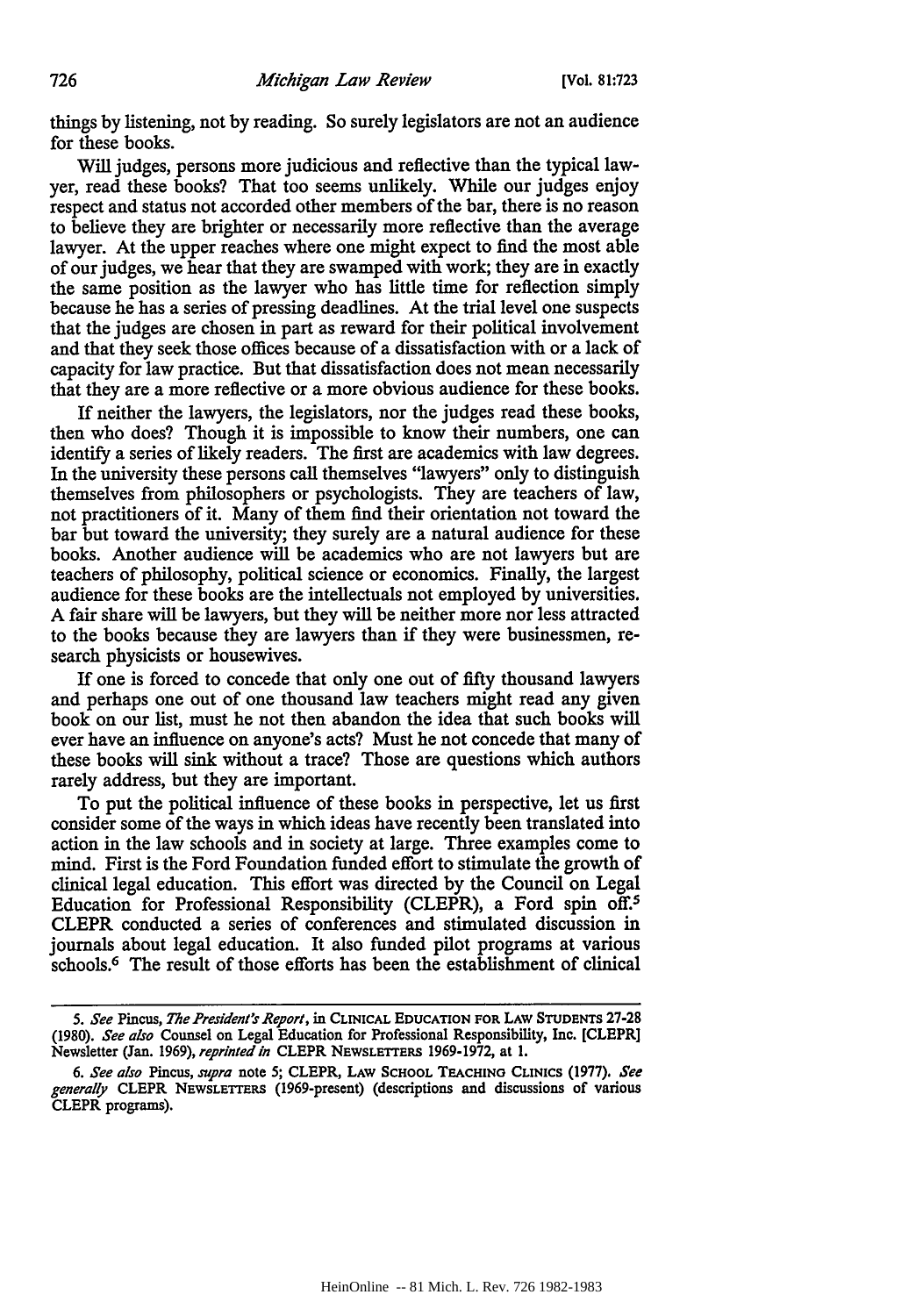education courses at nearly every law school in the country. <sup>7</sup>**While** some courses existed prior to the CLEPR effort, and doubtless others would have grown without CLEPR, it is improbable that clinical education would have enjoyed the kind of growth that it has without CLEPR's money. Moreover, given the prospect of declining law school enrollment and the relatively high cost of clinical education programs, any spontaneous movement of that kind might well have been nipped in the bud **if** CLEPR had not been there to bring it to full bloom prior to the shortage of money and students.

**A** more apt illustration is the operation of the Olin Foundation through Henry Manne's Summer Economics Institute for Law Professors. Manne commenced that effort at the University of Rochester in **1971.8** Since that time the publication in legal periodicals dealing with economics has expanded exponentially. Today one rarely picks up a leading journal without an article on antitrust law, contract damages, or tort that relies heavily on economic theory and analysis. I would suggest that there is a connection between the Manne-Olin effort and this flowering of economic understanding in the law school world.9 Here then are two cases where persons with adequate resources, the Ford Foundation and the Olin Foundation, were able to purchase a place, in one case in the curriculum and in the other case in the literature of legal academe.

**A** quite different example of the translation of ideas into action can be found in the application of "supply side" economics to the national economy. The striking thing about supply side economics is that it has no long standing or well-recognized academic base. Its chief proponent, Professor Laffer, does not have the **highly** respected academic following that a Milton Friedman enjoys, and there is widespread skepticism about its merits. <sup>10</sup> Nevertheless, through the election of persons receptive to their ideas, particularly Congressman Kemp, Senator Roth, and President Reagan, and through the appointment of persons who are also committed to the supply

9. A comparison of the work of some Summer Economics Institute participants preceding and following their attendance at the Institute reflects this transition. *Compare, e.g.,* Brodley, *Oligopoly Power Under the Sherman and Clayton Acts* - *From Economic Theory to Legal Policy,* 19 **STAN.** L. REv. 285 (1967); Ratner, *Legislative Resolution of the Interstate Child Cus*tody Problem: A Reply to Professor Currie and A Proposed Uniform Act, 38 S. CAL. L. REV. 183 (1965), and Sweet *& Sweet,Architectural Cost Predictions: A Legal and lnstitutionalAnalsis,* 56 CALIF. L. REV. **996** (1968), *with* Brodley, *The Possibilities andLimits of Decision Theory in Antitrust: A Response to Professor Horowitz, 52* **IND. L.J.** 735 (1977); Brodley, *Potential Competition Mergers: A Structural Synthesis,* 87 **YALE** L.J. 1 (1977); Ratner, *Choice of Law: Interest Analysis and Cost Contribution, 47* **S. CAL.** L. REv. 817 (1974), and Sweet, *Site Architects and Construction Workers: Brothers and Keepers or Strangers?,* 28 EMORY **L.J. 291** (1979).

Recognizing that it has not touched the seat of power, Manne's Law and Economics Center at Emory University also presents similar courses for federal judges and doubtless would do the same for lawyers if it had an adequate means to identify the lawyers who are most likely to influence court and other decisionmakers.

*10. See* Blustein, *Supply Side Theories Became Federal Policy With Unusual Speed, Wall* St. J., Oct. 8, 1981, at 1, col. 6; Merry & Bacon, *Supply-Side Economics and How It Grew From a Theory to a Presidential Program,* Wall St. J., Feb. 18, 1981, at 48, col. I.

*<sup>7.</sup> See* Pincus, *supra* note *5,* at xi. *See also* Bogomolny, *Prefatory Remarks, Clinical Legal Education and the Legal Profession,* **29** CLEV. ST. L. REv. 345 (1980).

<sup>8.</sup> Manne now teaches at Emory University Law School, and the institutes are conducted at the Emory University Law and Economics Center.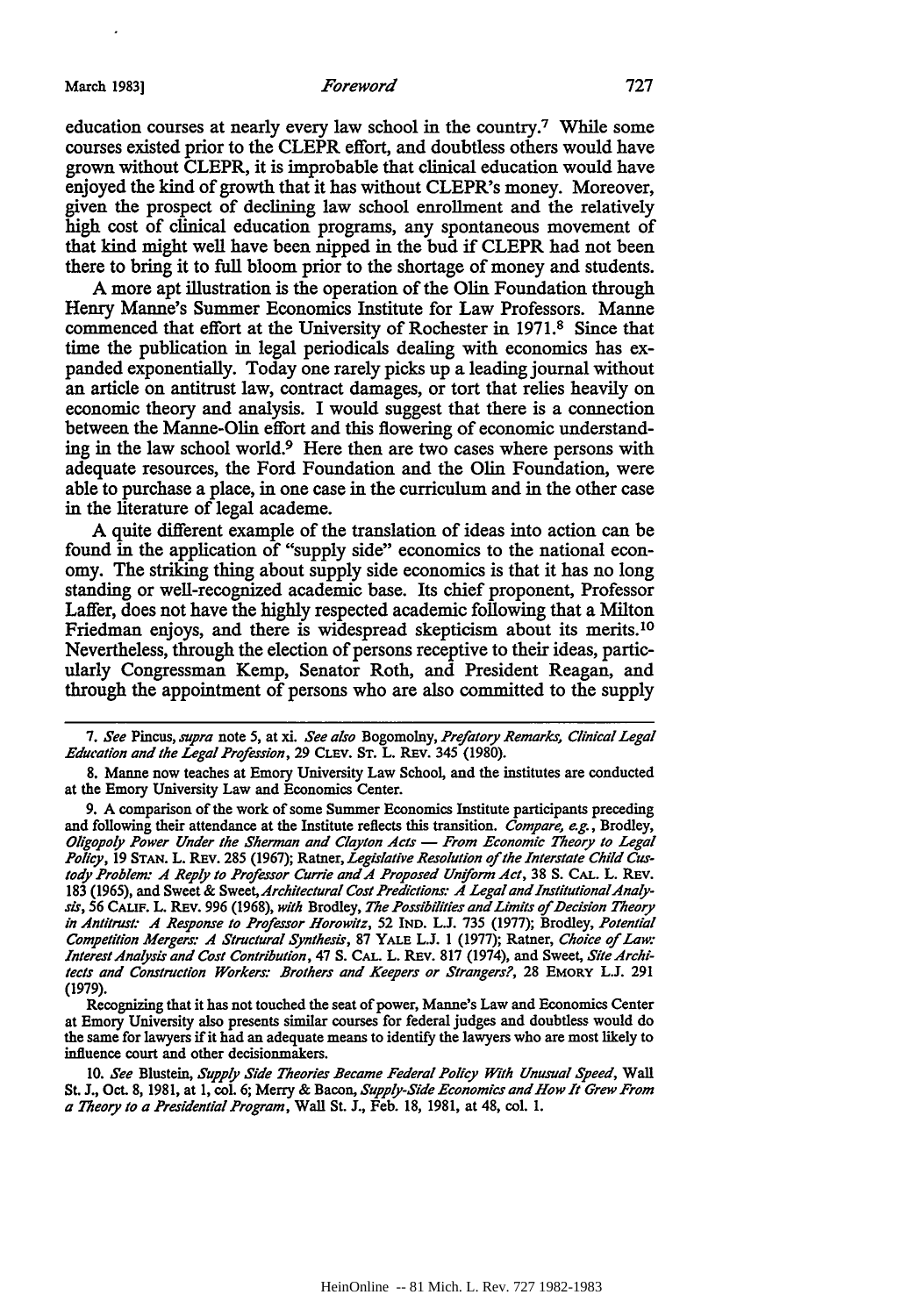side ideology,<sup>11</sup> we see the translation of an idea into action in short order. One supposes throughout history this process is the most direct and immediate method of translation of ideas into action, namely to convince the king of the merit of a particular idea so that the king will implement it.

Returning to our books, can one trace a similar development of idea to application? Because so few are to read these books and because an insignificant number of readers are front-line actors, does it mean that they will have no effect? Surely that is too strong. Ideas given to law teachers are passed on in some form to their students. These students will ultimately become the judges, lawyers and legislators who will be the front-line actors. Surely an occasional idea is transmitted from the book to the teacher to the student who uses it as a judge or legislator. Conceivably some of the ideas are transmitted through volumes like this. Most of us read more reviews than books, and it is possible that ideas faithfully reported by the reviewer will have an impact.<sup>12</sup> Of course one needs only the right reviewer to give currency to his ideas. For example, if the review happens to take the form of an opinion in the Supreme Court, the impact is likely to be more immediate, obvious and direct as others adopt the ideas explained in the opinion. Thus one need not find a wide audience if he finds the right audience and if its members can present his ideas to a larger number.

Yet when all has been said that can be said on behalf of scholarly books, I am uneasy. I feel considerable skepticism about arguments suggesting that they have a significant impact. It would be a fascinating empirical exercise to trace a few of the ideas expressed in the books here reviewed into the courts and legislatures, or through the hands of reviewers into the hands of lawyers and then into their briefs and the opinions written by courts. Tracing an idea in that form is probably impossible until the passage of time has allowed the dust that swirls around such transmissions to settle. Such an idea can take many forms, be articulated in many ways and undergo subtle changes of expression and even of content with the perspective gained from passage of time. For those reasons one is likely to be able to trace the tracks of an idea only when it is extraordinary and overpowering. Therefore we must content ourselves with a null hypothesis: no one can prove that the ideas expressed in these infrequently read books have no significant impact. Yet my doubt persists. If the transmission of these ideas is only fragmentary, is passed through a long and distorting chain going

12. Obviously one way a reviewer has an impact is on other writers who will ultimately write things in the form of statutes or other more readily available writings.

<sup>11.</sup> Professor Laffer's ideas captured the imagination of then *Wall* Street Journal editorial writer Jude Wanniski who set out to persuade Washington policymakers to incorporate Laffer's ideas in their economic planning. His articles stimulated Rep. Jack Kemp's thinking about tax cuts, culminating in Kemp's coauthorship of the 1977 Kemp-Roth bill to cut individual income taxes over three years. During this period, Wanniski's articles also caught the interest of Mr. Reagan and his advisers. As a result Mr. Laffer was invited to explain his theories to Mr. Reagan who was then looking for an issue to use in his 1976 race against President Ford. While Reagan did not formally endorse tax cuts in his 1976 campaign, he did do so in 1980. Following his election, Reagan appointed such supply siders as David Stockman as OMB Director, Donald Regan as Secretary of the Treasury, Norman Ture as Undersecretary of the Treasury for Tax Policy, and Paul Craig Roberts as Assistant Treasury Secretary for Economic Policy. *See* Blustein, *supra* note 10.